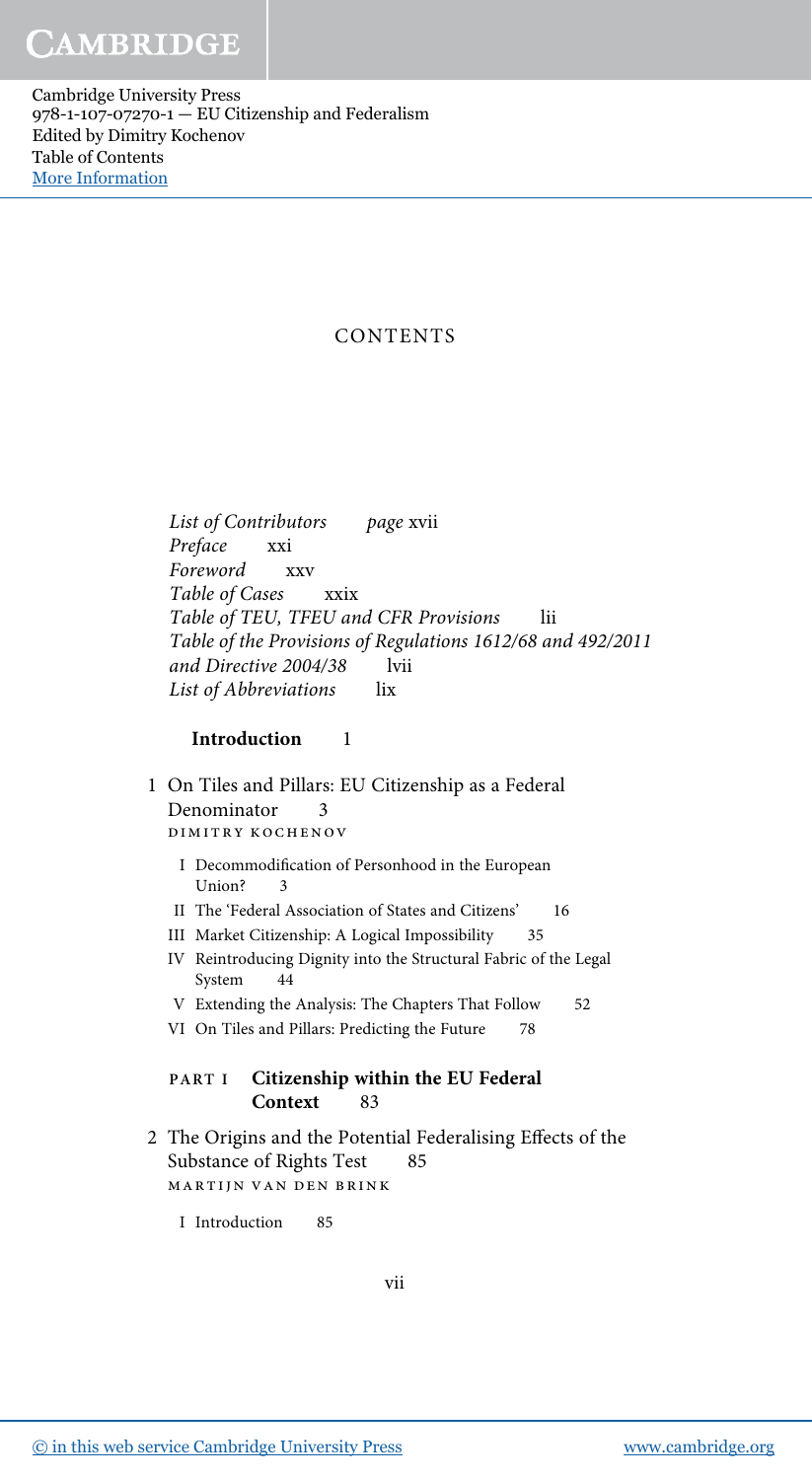viii

### CONTENTS

- II The Protection of the Substance of Rights in the Case Law of the ECI 87
- III The substance of EU Citizenship Rights  $90^{\circ}$
- IV Reinforcing the Vertical Dimension of EU Citizenship 92
- V The Substance of Which Rights? 95
- VI Conclusion 106
- 3 Some Reflections on Member State Nationality: A Prerequisite of EU Citizenship and an Obstacle to Its Enjoyment 107

```
MACIEJ SZPUNAR AND MARÍA ESTHER BLAS LÓPEZ
```
- 107 I Introduction
- II Globalisation, Europeanisation and Member State 108 Nationality
- III Some Reflections Concerning Nationality as an Obstacle to the Enjoyment of EU Citizenship 120
- IV Conclusion 124
- 4 The European Federalisation Process and the Dynamics of Fundamental Rights 125 JOSÉ LUÍS DA CRUZ VILAÇA AND ALESSANDRA

**SILVEIRA** 

- I Introduction 125
- II Waiting for a Federal Big Bang? Revisiting the Federalising Process Theory 128
- III Delimitation of Competences and Federative Balance 133
- IV Fundamental Rights and Sense of Community 136
- V Conflicts of Competence and System Survival 142
- VI Conclusion  $145$
- 5 Recasting EU Citizenship as Federal Citizenship: What Are the Implications for the Citizen When the Polity Bargain Is Privileged? 147 NIAMH NIC SHUIBHNE
	- I Introduction  $147$
	- II The EU as a Federal Polity 149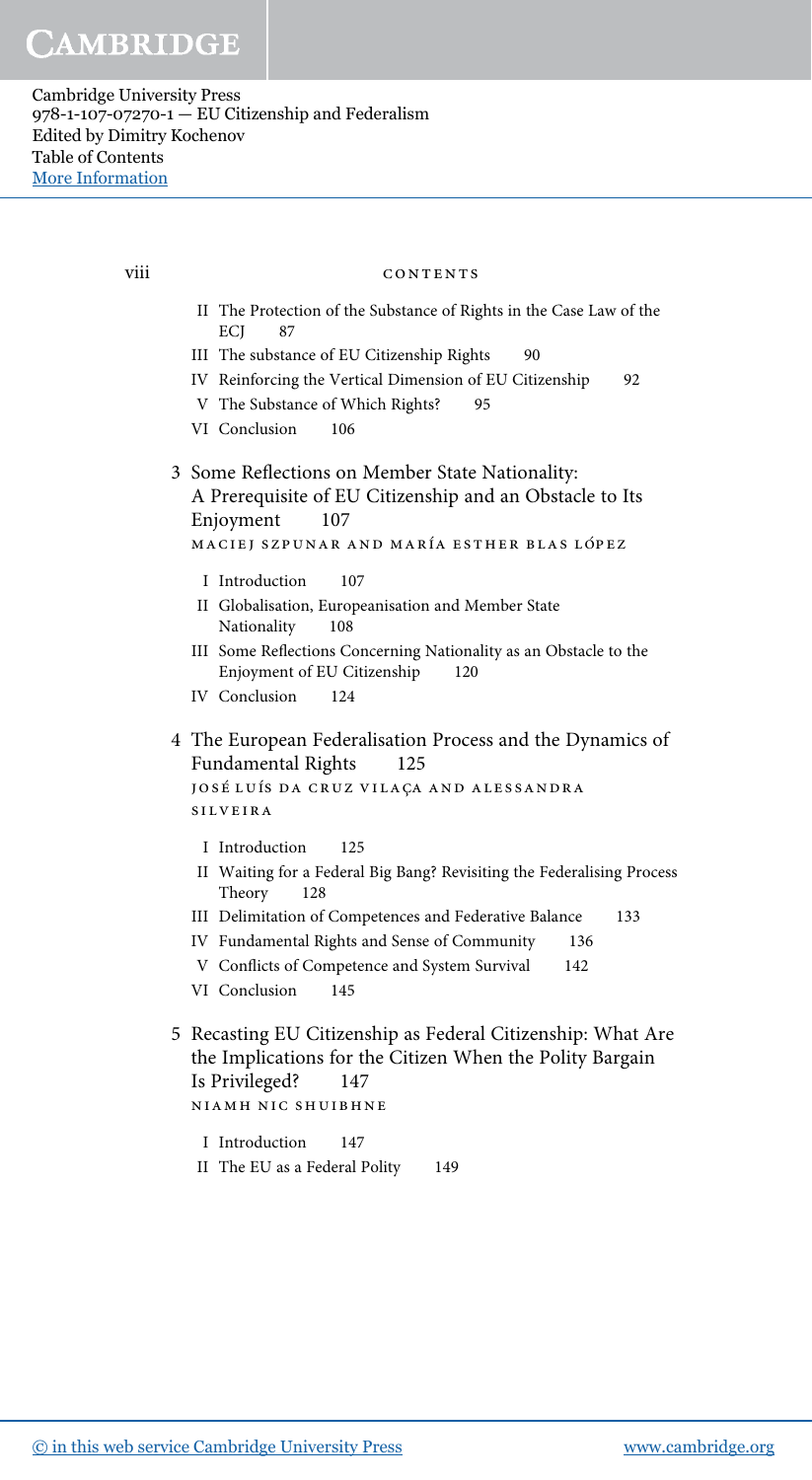#### CONTENTS

 $ix$ 

- III Recasting EU Citizenship Case Law as Federal Citizenship Case Law 160
- IV EU Citizenship as Federal Citizenship: The Value Added and the 168 Value Lost
- V Conclusion 176
- 6 Transfiguring European Citizenship: From Member State Territory to Union Territory 178 LOÏC AZOULAI
	- I From Metonymy to Metaphor 178
	- II From European Territory to Social Integration 182
	- III From Social Integration to the Territory of the Union 193
	- IV Conclusion 202
- 7 Earned Citizenship Understanding Union Citizenship through Its Scope 204 ELEANOR SPAVENTA
	- I Introduction 204
	- II From the Market to the Market: The (Ir)Relevance of the Inactive Citizen 206
	- III Ruiz Zambrano and the Substance of the Rights Test A Hasty Retreat and a Problematic Doctrine 209
	- IV Earned Citizenship 219
	- V Normative Justifications and Moral Imperatives  $22.1$
	- $223$ VI Conclusions
- 8 European Citizenship and Its New Union: Time to Move  $On<sub>5</sub>$ 226

DANIEL SARMIENTO AND ELEANOR SHARPSTON

- I Introduction  $226$
- II Free Movement and Its Limits: When the Court Said 'Enough' 228
- III Citizenship and Rights 231
- IV Citizenship and Democracy 235
- V Citizenship and the Rule of Law 238
- VI Conclusion: From a Market-Based Citizenship to Constitutional Citizenship: A Task for Citizens, Not Only Courts 241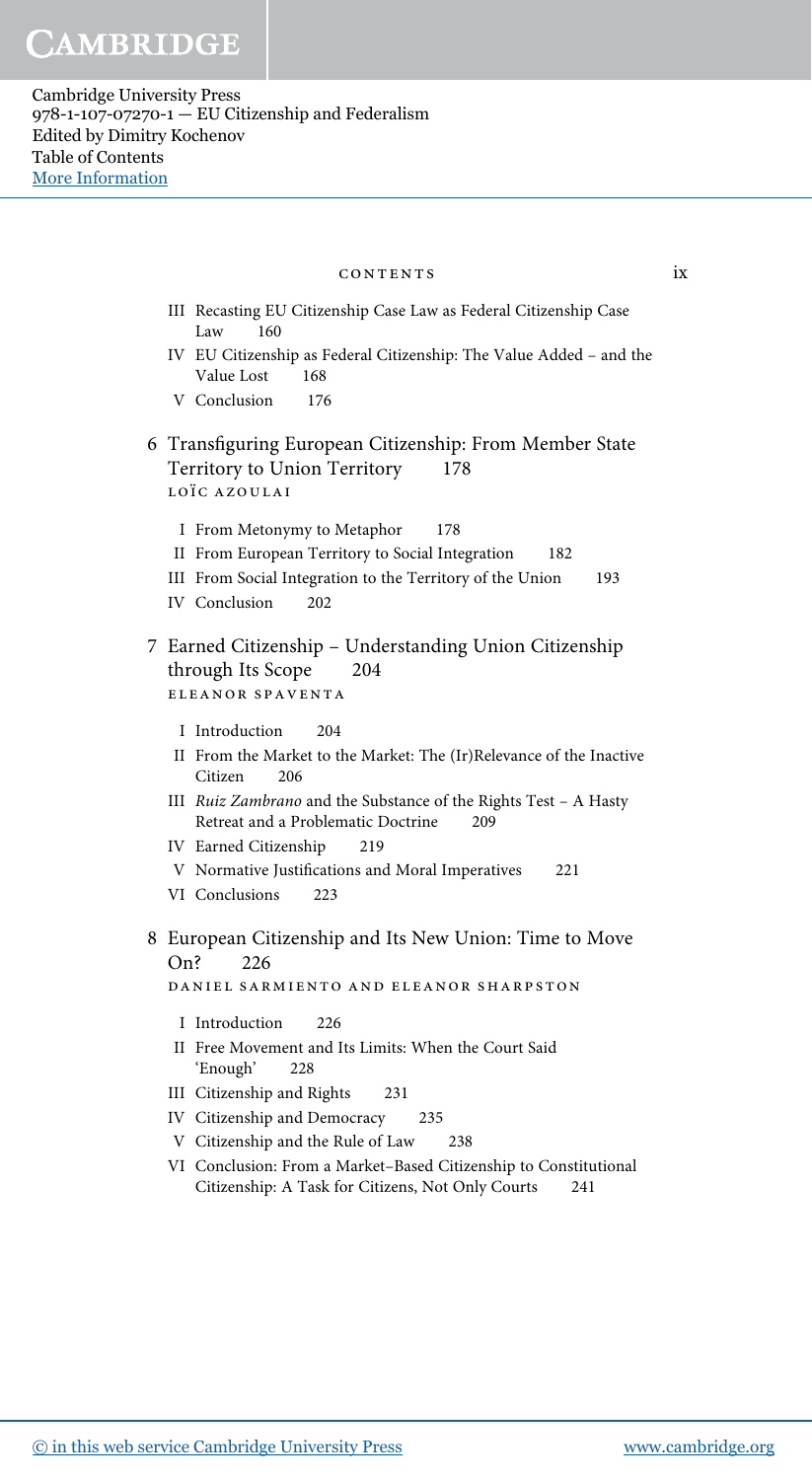### x CONTENTS

- 9 Going Home? 'European' Citizenship Practice Twenty Years After 243 antje wiener
	- I Introduction 243
	- II Citizenship Practice Theory A Heuristic Device 249
	- III Renegotiating Normativity: Who Has Access to Contestation? 259
	- IV Conclusion 267

## PART II EU Citizenship Rights and the Vertical Division of Powers in the EU 269

- 10 The Political Side of EU Citizenship in the Context of EU Federalism 271 federico fabbrini
	- I Introduction 271
	- II EU Citizenship and Political Rights 273
	- III Extending EU Citizens' Electoral Rights: Promises and Pitfalls 277
	- IV Federalism, Citizenship and Democracy 281
	- V The Case Law of the ECJ and the Development of EU Citizens' Political Rights 285
	- VI Treaty Reform: Between States' Consent and Popular Will 289
	- VII Conclusion 292
- 11 Reframing Public Health Governance: From Risk to Citizenship and Participation 294 mark l. flear
	- I Introduction 294
	- II Framing EU Public Health Governance as a Matter of Risk 297
	- III Reframing EU Public Health Governance as a Matter of EU Citizenship 308
	- IV Conclusion 315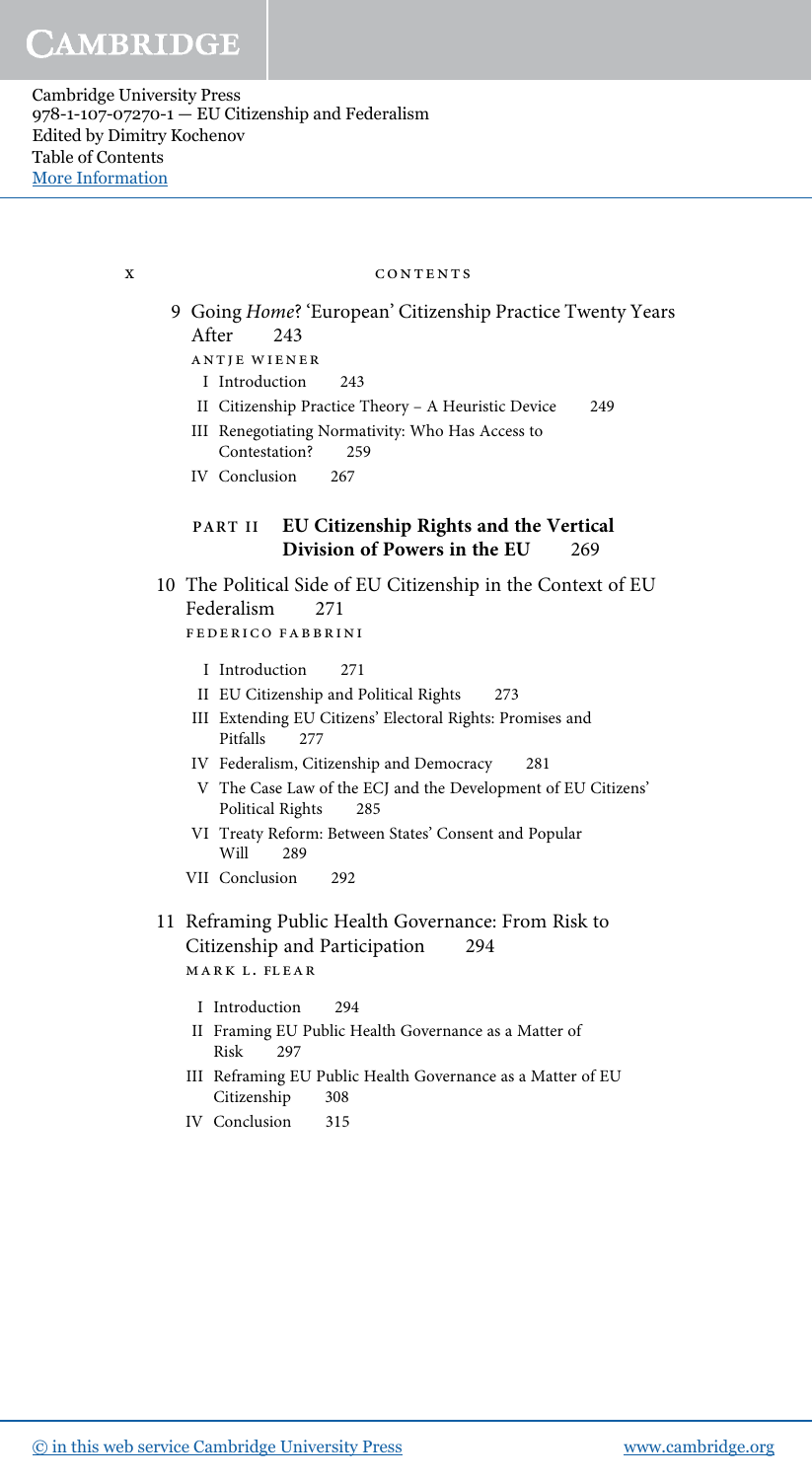## contents xi

12 The Federal Implications of the Transformation of the Market Freedoms into Sources of Fundamental Rights for the Union Citizen 316 alina tryfonidou

- I Introduction 316
- II Morality Issues 319
- III Direct Taxation Cases 325
- IV Right to Receive Healthcare Services and Goods in the Territory of Another Member State 329
- V Immigration Control and Family Reunification Rights of Migrant Union Citizens 333
- VI Analysis 337
- VII Conclusion 340

## 13 Perspectives on Social Citizenship in the EU: From Status Positivus to Status Socialis Activus via Two Forms of Transnational Solidarity 341 dagmar schiek

- I Introduction 341
- II Towards Transnational Social Citizenship 343
- III The EU as a Case Study for Transnational Social Citizenship 354
- IV Conclusion 368
- 14 A Citizenship Right to Stay? The Right Not to Move in a Union Based on Free Movement 371 SARA IGLESIAS SÁNCHEZ
	- I Introduction 371
	- II Territorial Rights: Right to Stay, Right to Remain, Right Not to be Displaced 373
	- III The Citizenship of the Union and the Transformation of the Right to Stay 377
	- IV The Right to Stay in One's Own Country: An EU Citizenship Right or a Fundamental Right? 387
	- V Concluding Remarks 392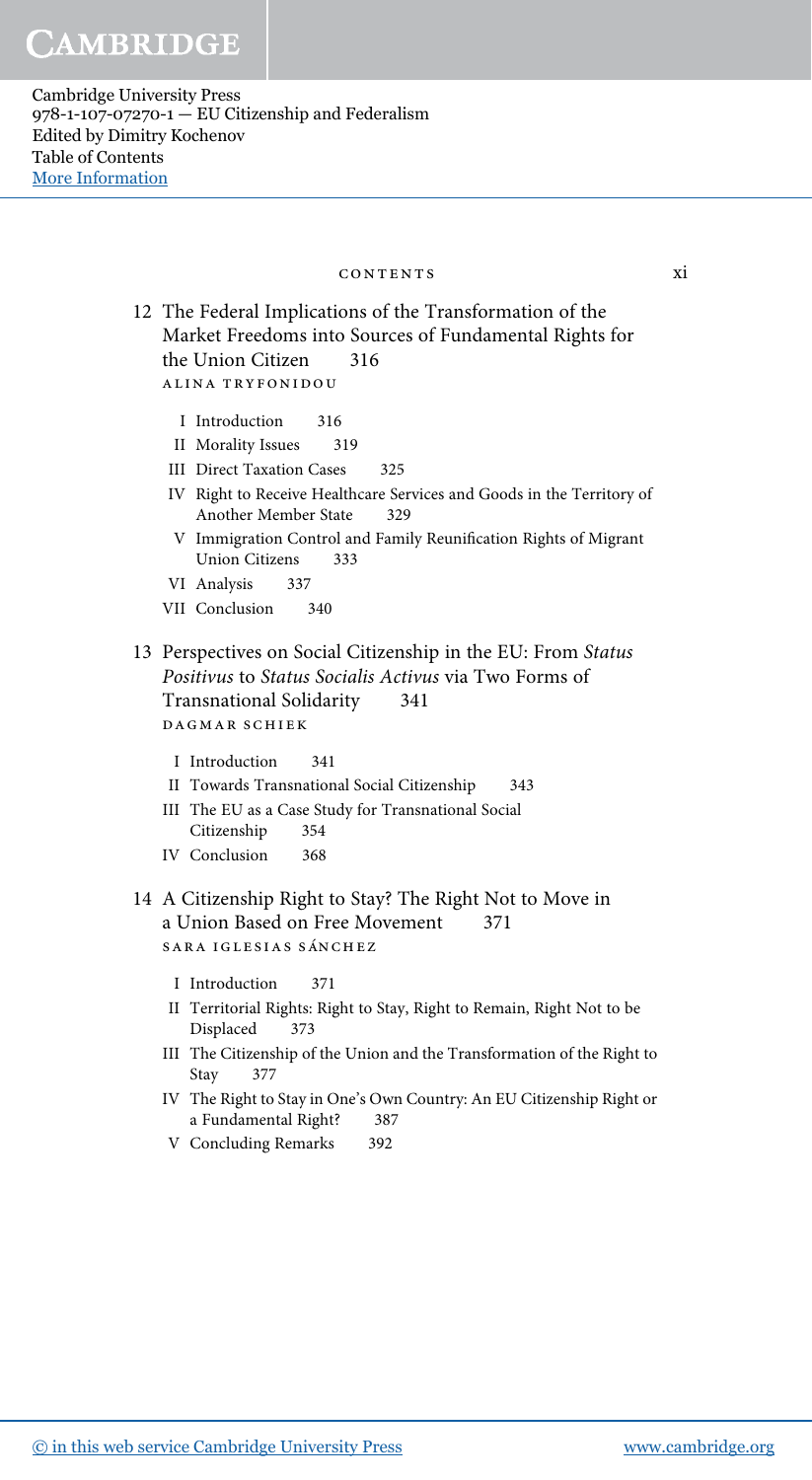xii

#### CONTENTS

- 15 'Scelestus Europeus Sum': What Protection against Expulsion Does EU Citizenship Offer to European Offenders? 394 MICHAL MEDUNA
	- I EU Citizenship and Public Order Introduction 394
	- II A Tale of Four Institutions 397
	- III Federalising Potential of EU Citizenship 407
	- IV Future of the public Policy / Security Derogation -413 Conclusion

#### 16 EU Sexual Citizenship: Sex Beyond the Internal Market 417

ULADZISLAU BELAVUSAU

- I Introduction 417
- II Sexual Citizenship: Normative Investigation 419
- III EU Sexual Rights: Three Bricks at the Foundation of Sex in the Union 427
- IV Conclusions: Mobile Citizenship and Sex Mobilisation via EU Law 441
- 17 EU Citizenship and the European Federal Challenge through the Prism of Family Reunification 443

STANISLAS ADAM AND PETER VAN ELSUWEGE

- I Introduction 443
- II A Fragmented Legal Landscape 446
- III The Undesirable Effects of Fragmented Legal Regimes 452
- IV Tackling Reverse Discrimination? 456
- V Rights' Protection from the Perspective of Comparative Federalism 462
- VI Conclusion 466
- 18 The Right to Stay at Home: A Basis for Expanding European Family Rights 468 **GARETH DAVIES** 
	- I Introduction 468
	- II The Right to Stay at Home 469
	- III Life without Family 474
	- **IV** Difficult Family Members 481
	- V Conclusion 487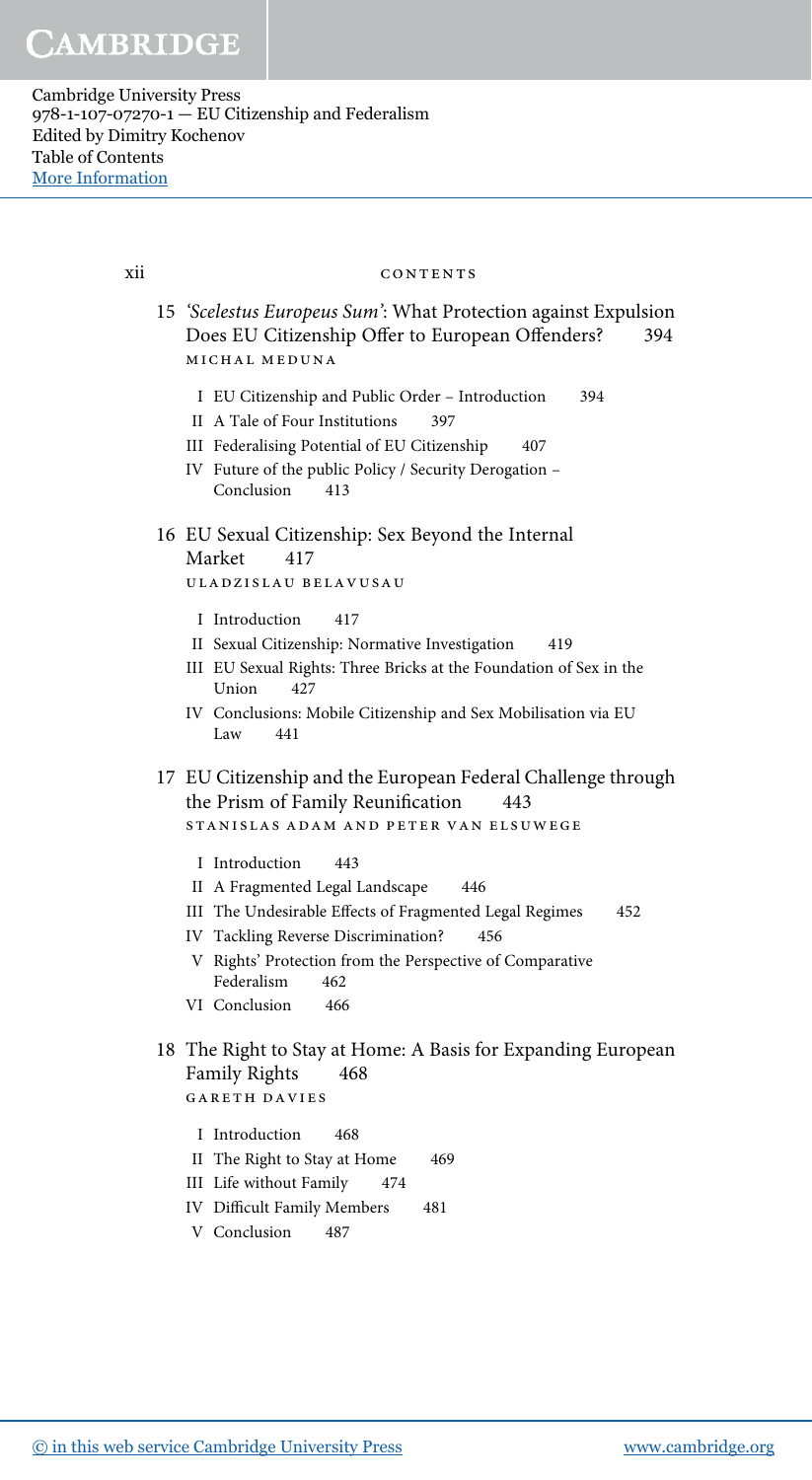| CONTENTS                                                                                                                                                                                                                                                                                             | xiii |
|------------------------------------------------------------------------------------------------------------------------------------------------------------------------------------------------------------------------------------------------------------------------------------------------------|------|
| 19 EU Citizenship and the Right to Care<br>489<br>NATHAN CAMBIEN                                                                                                                                                                                                                                     |      |
| I Introduction<br>489<br>II The Right to Care as a Trigger for More Extensive Protection in ECJ<br>Case Law<br>490<br>III The Legal Foundations of the Right to Care in EU Law<br>491<br>IV Defining the Limits of the Right to Care<br>498<br>V Concluding remarks<br>506                           |      |
| 20 Union Citizenship and Disability: Restricted Access to<br>Equality Rights and the Attitudinal Model of<br>Disability<br>509<br>CHARLOTTE O'BRIEN                                                                                                                                                  |      |
| I Introduction<br>509<br>II The EU as Driver for Member States' Attitudinal Model<br>512<br>III The EU as Cheerleader for Member States' Attitudinal<br>Model<br>528<br>IV Altering the Federal Dynamic and the Functional Direction: The EU<br>as Potential Protector<br>535<br>V Conclusion<br>536 |      |
| 21 Data Privacy Rights and Citizenship: Notes on Federalism<br>All the Way Up<br>540<br><b>BILYANA PETKOVA</b><br>I Introduction<br>540<br>II The Importance of Privacy in the European Legal Order<br>542                                                                                           |      |
| III National Institutions' Impact on EU Data Privacy: Toward Privacy<br>Federalism All the Way Up?<br>545<br>IV The Intersection of Data Privacy and Citizenship Rights<br>556<br>V Conclusion<br>559                                                                                                |      |
| 22 The Federal Entrenchment of Citizens in the European<br>Union Member States' Criminal Laws: Or How EU<br>Citizenship Is Shaping Criminal Law<br>561<br>HANNEKE VAN EIJKEN AND TONY P. MARGUERY                                                                                                    |      |
| I Introduction<br>561<br>II The Need to Protect a Federal Citizenship beyond the Cross-Border<br>Logic as a Rationale for the AFSJ<br>564                                                                                                                                                            |      |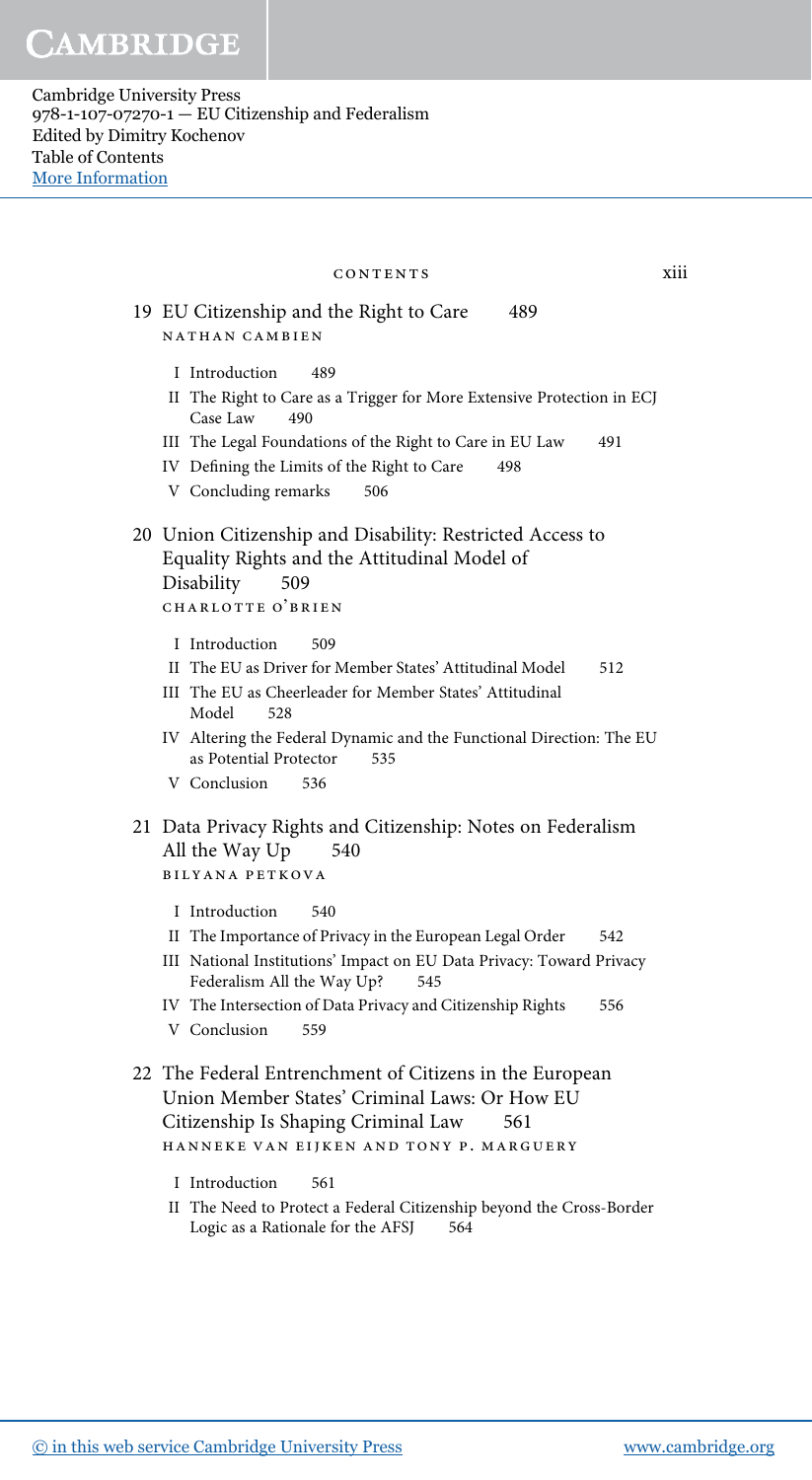III To What Extent Does EU Criminal Law Affect EU Citizens? 568 IV The Impact of EU Citizens' Rights on Criminal Law 573 V Conclusion 582 23 The Right of EU Citizens to Diplomatic and Consular Protection: A Step Towards Recognition of EU Citizenship in Third Countries? 584 patrizia vigni I Introduction 584 II The Right to Diplomatic and Consular Protection 586 III The EU as International Defender of EU Citizens 604 IV Conclusion 610 PART III Broader Implications and Limitations 613 24 Individual Rights, Interstate Equality, State Autonomy: European Horizontal Citizenship and Its (Lonely) Playground from a Trans-Atlantic Perspective 615 francesca strumia I Introduction 615 II Federalism and the Discourse of Citizenship in the US and the EU – Act I 617 III Federalism and the Discourse of Citizenship in the US and the EU – Act II 625 IV EU Horizontal Citizenship 631 V Post-National Citizenship and Political Citizenship in the EU: A Horizontal Perspective 636 VI Conclusion 641 25 EU Citizenship and Fundamental Rights: Contradictory, Converging or Complementary? 642 DOMINIK DÜSTERHAUS I Introduction 642 II A Contradiction? Citizenship and Fundamental Rights 643 III Fundamental Rights and Member State Action 647 IV On the Protective Potential of Citizenship Rights 650 V Links to the Rights: Triggering Rules in the Field of Citizenship 656 xiv contents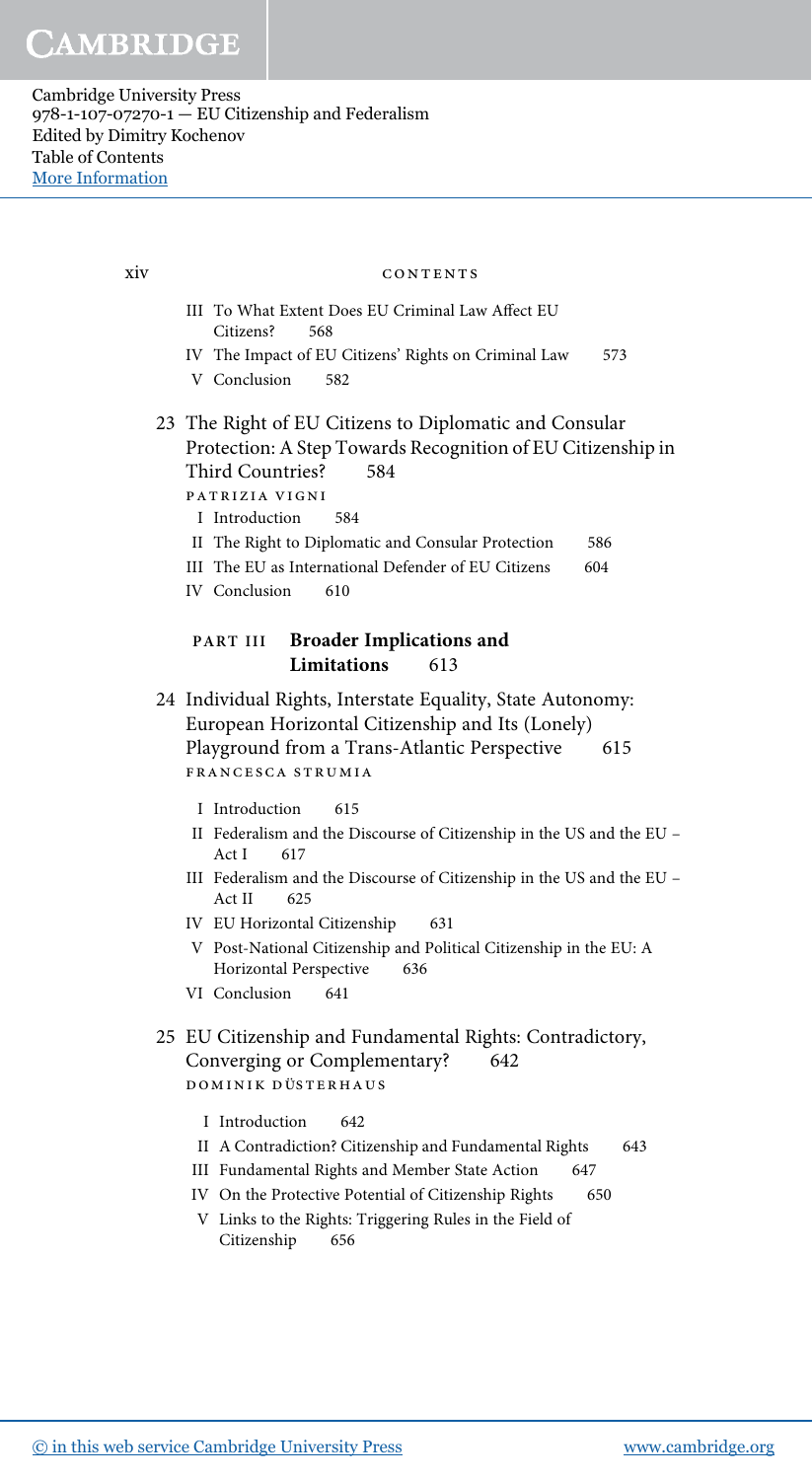VI Protecting the Citizens: The Limits of Interpretation 661 VII Conclusion 664 26 Reverse Solange: Union Citizenship as a Detour on the Route to European Rights Protection against National Infringements 665 johanna croon-gestefeld I Introduction 665 II EU Fundamental Rights Protection against Member State Violations - Current Proposals 667 III Union Citizenship as a Door-Opener for Rights Protection? 671 IV The Reversibility of the Solange Approach 676 V The Danger of Reverse Results 680 VI Conclusion 683 27 Union Citizenship Re-Imagined: The Scope of Intervention of EU Institutions 685 jože štrus I Introduction 686 II Circumstances Establishing the Link with EU Law 687 III Negative Effect on the exercise of Union Citizenship Rights: A Central Connecting Factor with EU Law? 693 IV The Right Institutions for the Job: The Role of EU and National Institutions in Ensuring the Effectiveness of Union Citizenship Rights 700 V Conclusion 704 28 Frontiers of EU Citizenship: Three Trajectories and Their Methodological Limitations 705 daniel thym I Introduction 705 II Frontiers of Union Citizenship 706 III Methodological Background 707 IV Aspirational Citizenship 710 V Citizenship as a Legal Creation 717 VI Citizenship as a Social Fact 724 contents xv

VII Conclusion 728